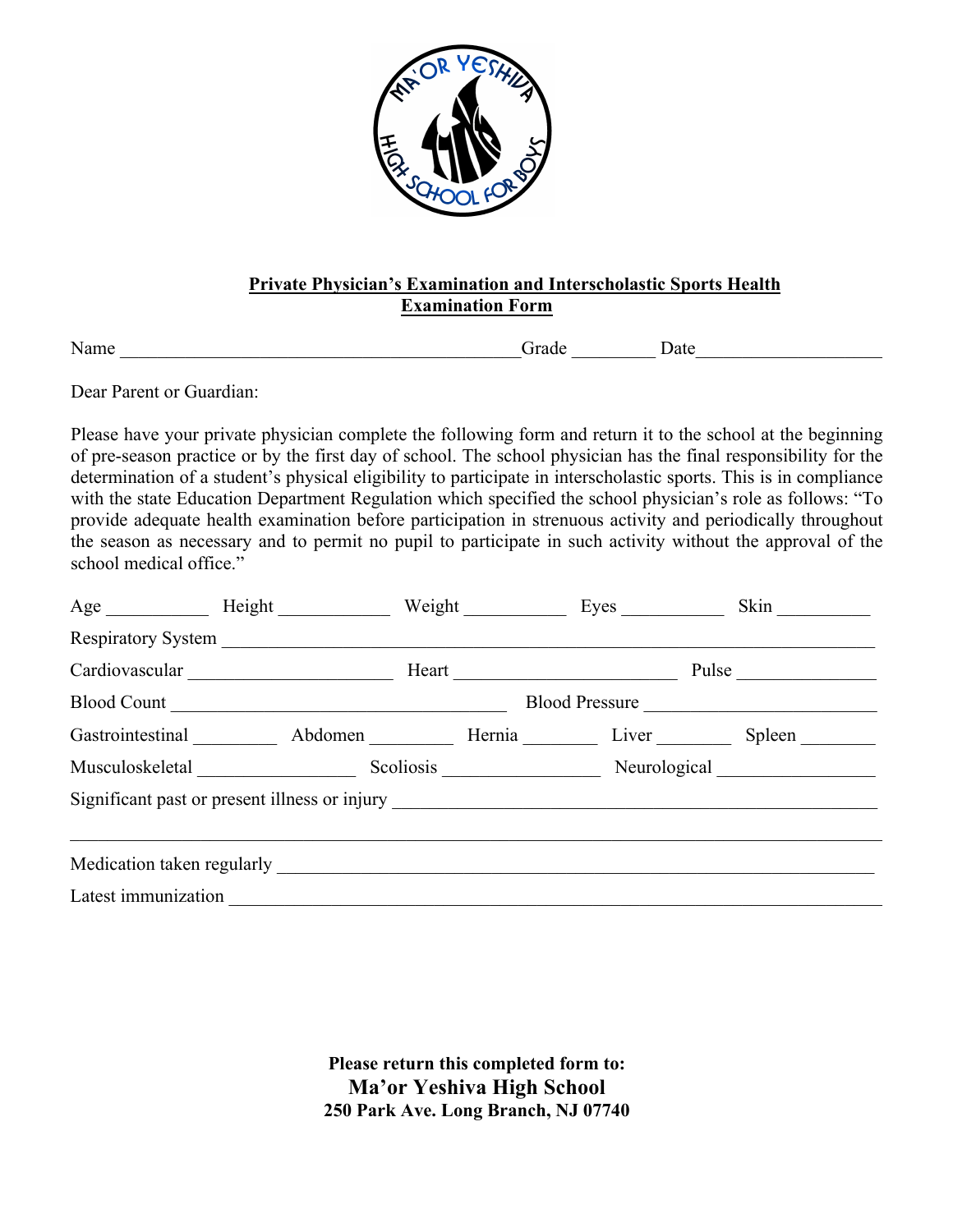On the basis of my medical examination completed today and the student's past medical history, I have found no reason which would make it medically inadvisable for this student to compete in supervised athletic activities or interscholastic athletics **EXCEPT** those crossed out below.

| Baseball         |  | Golf           |       | Tennis            |      |
|------------------|--|----------------|-------|-------------------|------|
| Basketball       |  | Gymnastics     |       | Track             |      |
| Cross-Country    |  | Soccer         |       | Volleyball        |      |
| Field Hockey     |  | Softball       |       | Wrestling         |      |
| Football         |  | Speedball      |       | Other             |      |
| Ice Hockey       |  | Swimming       |       |                   |      |
| Signature        |  | M.D. Signature |       |                   | M.D. |
| School Physician |  |                |       | Family Physician  |      |
| Name             |  | F<br>M         | Grade | <b>Birth Date</b> |      |
| First<br>Last    |  |                |       |                   |      |
| Address          |  |                |       | Home Phone #      |      |
| Father's Name    |  |                |       | Business Phone #  |      |
| Mother's Name    |  |                |       | Business Phone #  |      |

*Important:* Name, address, and telephone number of person to be called in an emergency (if parent cannot be reached) in case of illness or injury:

| <b>To Be Completed</b>      | <b>Health History</b>              |
|-----------------------------|------------------------------------|
| Chicken Pox                 | Asthma                             |
| Other communicable diseases | Allergies                          |
|                             |                                    |
|                             |                                    |
| Diabetes                    |                                    |
| Epilepsy                    | Tuberculosis or contacts           |
| Heart condition             | Dental Health                      |
| Ear condition               |                                    |
|                             | Orthodontist yes<br>N <sub>0</sub> |

**Please return this completed form to: Ma'or Yeshiva High School 250 Park Ave. Long Branch, NJ 07740**